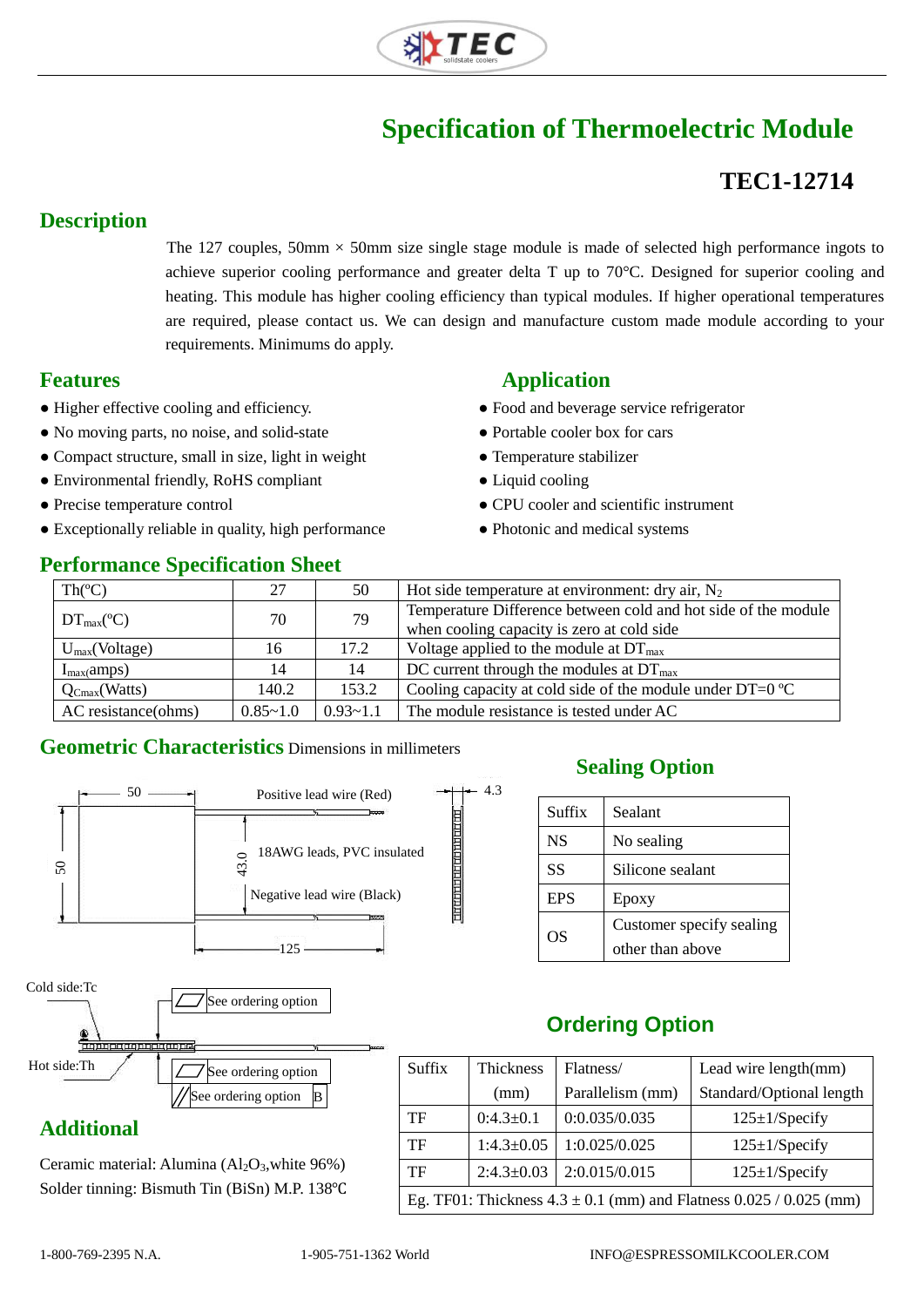

## **Specification of Thermoelectric Module**

## **TEC1-12714**



#### **Performance Curves at Th=27 ºC Performance Curves at Th=50 ºC**